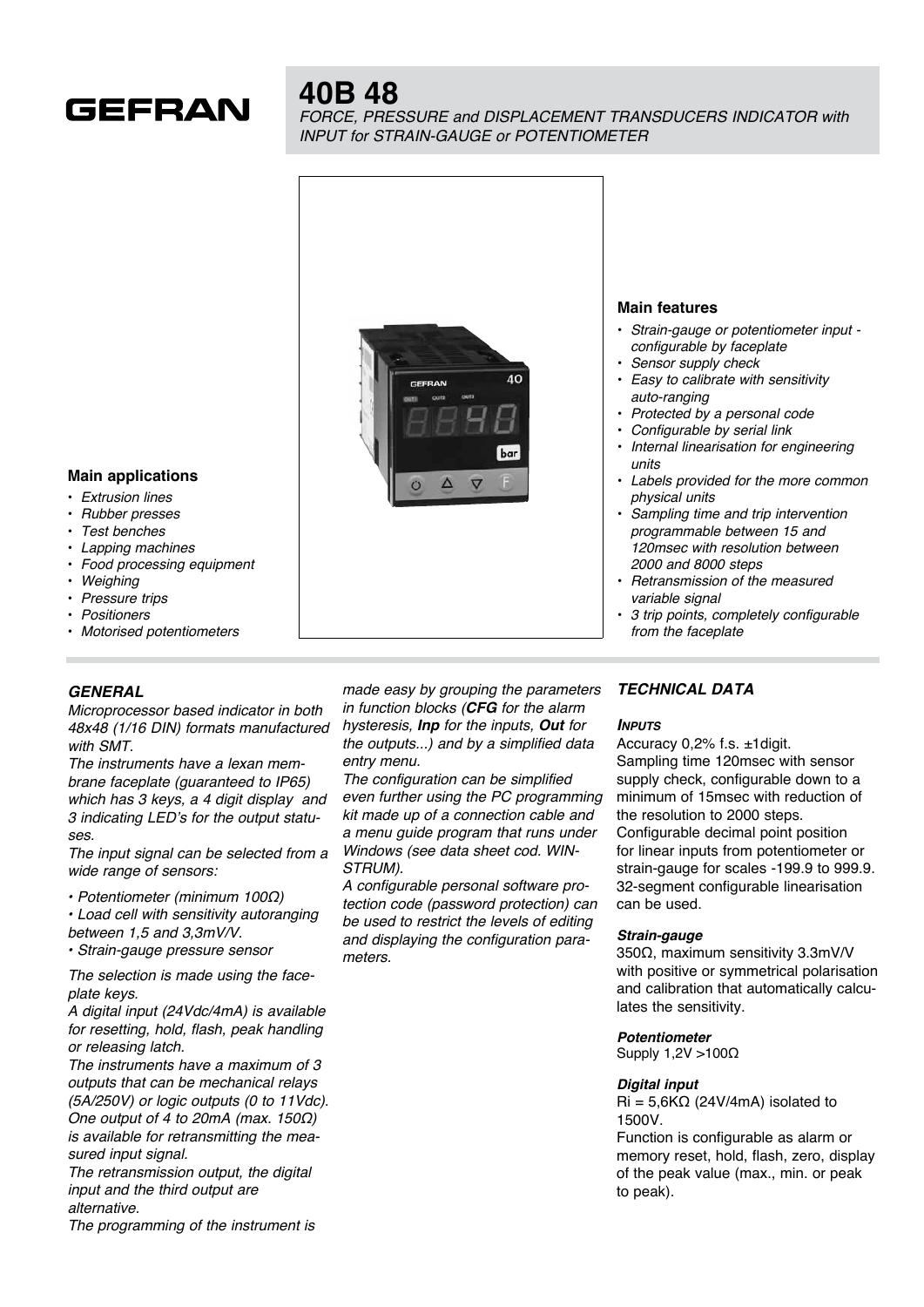### *Outputs*

### *Relay*

with NO (NC) contacts rated at  $5A/250V$  at  $cos\varphi = 1$ .

**Logic** (only for Out1 and Out2) Output type D 11Vdc, Rout = 220Ω (6V/20mA).

# *Analogue retransmission*

4 to 20mA on max. 150Ω load.

### *Power Supply*

Standard: 100...240Vac ± 10% Optional:  $11...27$ Vac/dc  $\pm 10$ % 50/60Hz, max. 8VA Protected by an internal fuse (not replaceable by the operator).

### *Power Supply*

*transmitter* 1,2Vdc for potentiometer > 100Ω 5Vdc, 10Vdc max. 120mA for strain-gauge 15Vdc, max 50mA 24Vdc ±10% unstabilised, max. 50mA

### *Ambient conditions*

**Working temperature range**: 0 to 50°C **Storage temperature range**: -20 to 70°C **Humidity**: 20 to 85%Ur non-condensing

### *Weight*

160g. in the complete version

### *FACEPLATE DESCRIPTION*

- **A** PV display: indication of process variable
- **B** Label for engineering units
- **C** "Function" key
- **D** "Raise" and "Lower" keys
- **E** Indication of the states of the outputs
- **F** key not used



Red LED display IP65 faceplate protection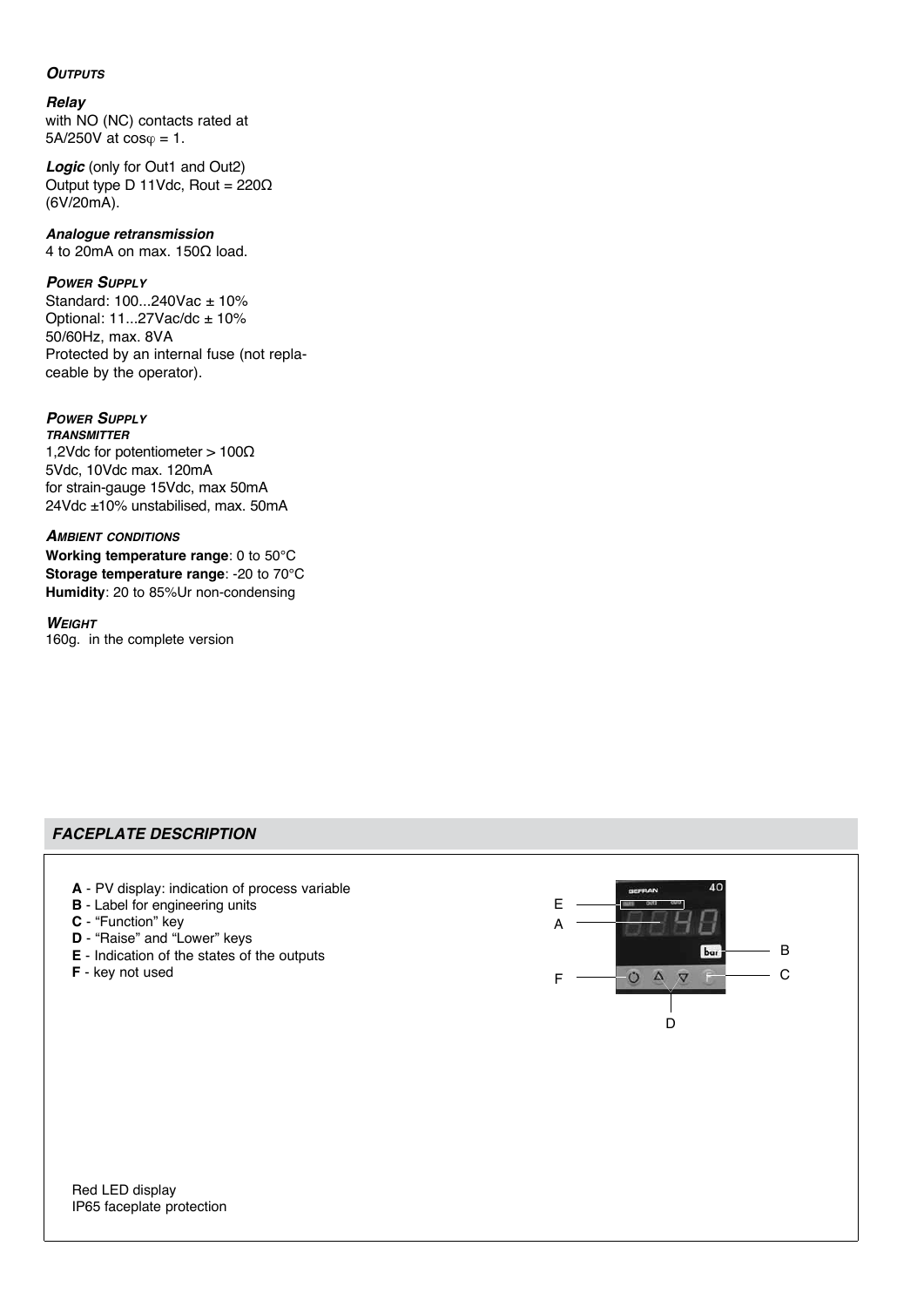# *DIMENSIONS and CUT-OUT*



### *CONNECTION DIAGRAM*